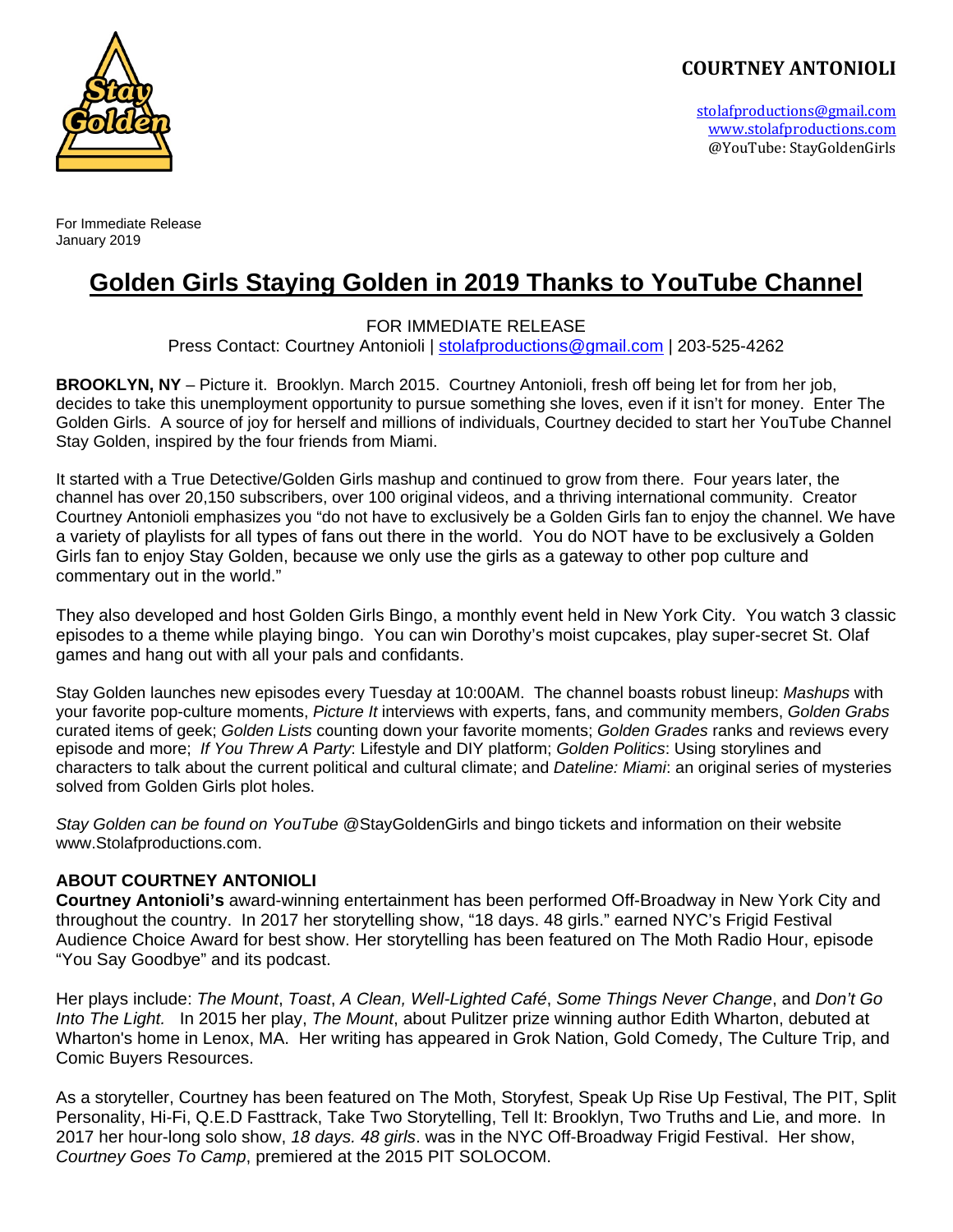

stolafproductions@gmail.com www.stolafproductions.com @YouTube: StayGoldenGirls 

She is the creator and producer for the YouTube show *Stay Golden,* a channel of original programming inspired by *The Golden Girls,* --including mashups, interviews, essays, DIY, vlogs and more. The channel currently has over 20,150 subscribers and still climbing. The series has been recognized by Nerdist, The A.V. Club, TubeFilter, Comic Buyer, and more. She is also the host of Golden Girls Bingo in NYC, a monthly show featured by TimeOut NY as a top 20 event to attend the City.

Professional affiliations include: Dramatists Guild of America. For more information about Courtney check out her website: www.courtneyantonioli.com.

##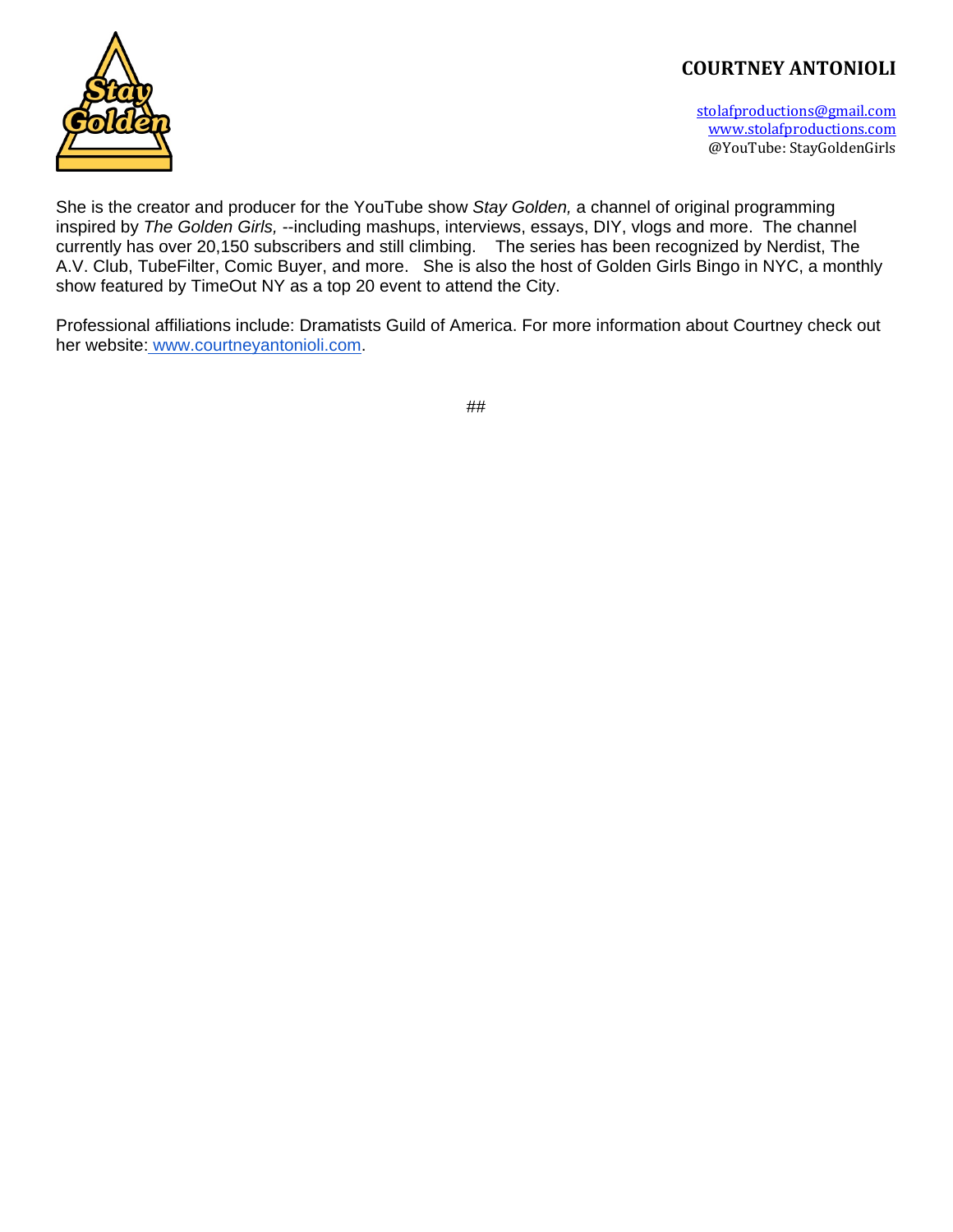stolafproductions@gmail.com www.stolafproductions.com @YouTube: StayGoldenGirls 



# **CREATIVE TEAM**



**Courtney Antonioli's** award-winning entertainment has been performed Off-Broadway in New York City and throughout the country. In 2017 her storytelling show, "18 days. 48 girls." earned NYC's Frigid Festival Audience Choice Award for best show. Her storytelling has been featured on The Moth Radio Hour, episode "You Say Goodbye" and its podcast.

Her plays include: *The Mount*, *Toast*, *A Clean, Well-Lighted Café*, *Some Things Never Change*, and *Don't Go Into The Light.* In 2015 her play, *The Mount*, about Pulitzer prize winning author Edith Wharton, debuted at Wharton's home in Lenox, MA. Her writing has appeared in Grok Nation, Gold Comedy, The Culture Trip, and Comic Buyers Resources.

As a storyteller, Courtney has been featured on The Moth, Storyfest, Speak Up Rise Up Festival, The PIT, Split Personality, Hi-Fi, Q.E.D Fasttrack, Take Two Storytelling, Tell It: Brooklyn, Two Truths and Lie, and more. In 2017 her hour-long solo show, *18 days. 48 girls*. was in the NYC Off-Broadway Frigid Festival. Her show, *Courtney Goes To Camp*, premiered at the 2015 PIT SOLOCOM.

She is the creator and producer for the YouTube show *Stay Golden,* a channel of original programming inspired by *The Golden Girls,* --including mashups, interviews, essays, DIY, vlogs and more. The channel currently has over 20,150 subscribers and still climbing. The series has been recognized by Nerdist, The A.V. Club, TubeFilter, Comic Buyer, and more. She is also the host of Golden Girls Bingo in NYC, a monthly show featured by TimeOut NY as a top 20 event to attend the City.

Professional affiliations include: Dramatists Guild of America. For more information about Courtney check out her website: www.courtneyantonioli.com.



**Chris Chan Roberson** is a 15-year veteran editor, digital content strategist, cinematographer, college professor and project manager. He has been teaching cinematography and editing at New York University Tisch School of the Arts since 1999. Chris edits professionally and has worked with such talents as Sting, Billy Eichner, Nick Kroll and Christian McBride. In 2006, Chris won a Telly Award for his editing work with Robert Small Entertainment, where he edited for Comedy Central, Nick at Nite and The Biography Channel. Chris is a former employee of and has several YouTube Google channels celebrating 1980's pop culture, which can be found at www.youtube.com/allhailretcon.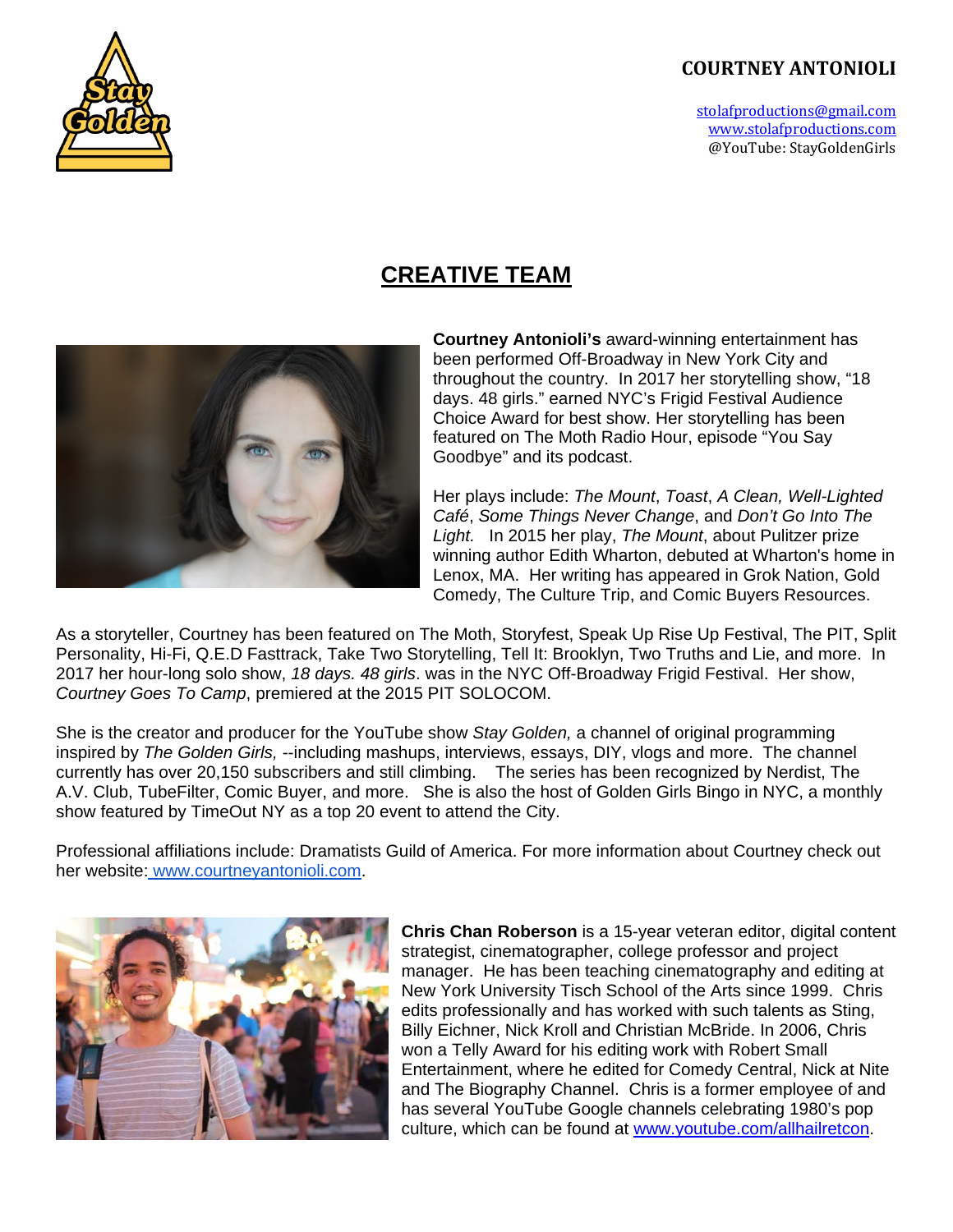stolafproductions@gmail.com www.stolafproductions.com @YouTube: StayGoldenGirls 



**LOGO** 



**STATS & CHANNEL INFORMATION**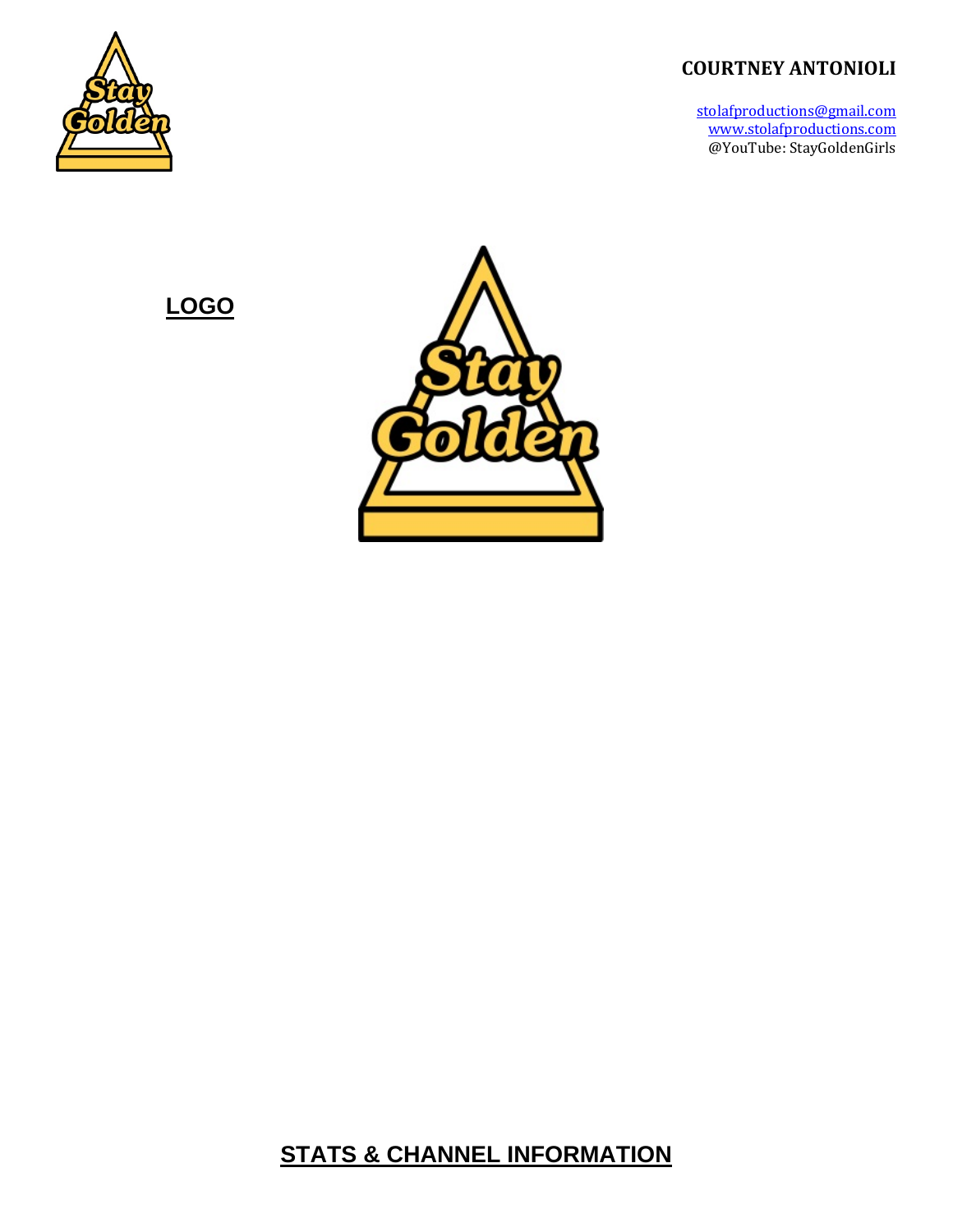stolafproductions@gmail.com www.stolafproductions.com @YouTube: StayGoldenGirls 



*Stats updated as of January 7, 2018* 

| <b>Total Number of Videos:</b> | 115                                             |
|--------------------------------|-------------------------------------------------|
| Views (approx.):               | 2,750,000                                       |
| <b>Subscribers:</b>            | 20.234                                          |
| Engagement:                    | Over 75,000 units of unique audience engagement |
| <b>Shares:</b>                 | 18.500                                          |

- Over 10,600 shares through news and social media postings
	- Writes up such notable publications as:
		- o Comic Buyer's Resources, 2018
		- o Nerdits.com, 2015
		- o A.V. Club, 2016
		- o Tubefilter, 2015
		- o Viralvideos365, 2016

*Links to write ups can be provided upon request, in addition highlights of write-ups can be found here:*  https://www.stolafproductions.com/press

- 82% of audience comes from the United States and 17% of them are in New York City
- 59% of viewers are male | 41% of viewers are female
- 78% of viewers are ages 18-44
- On average, we retain 71% of our audience for the length of videos